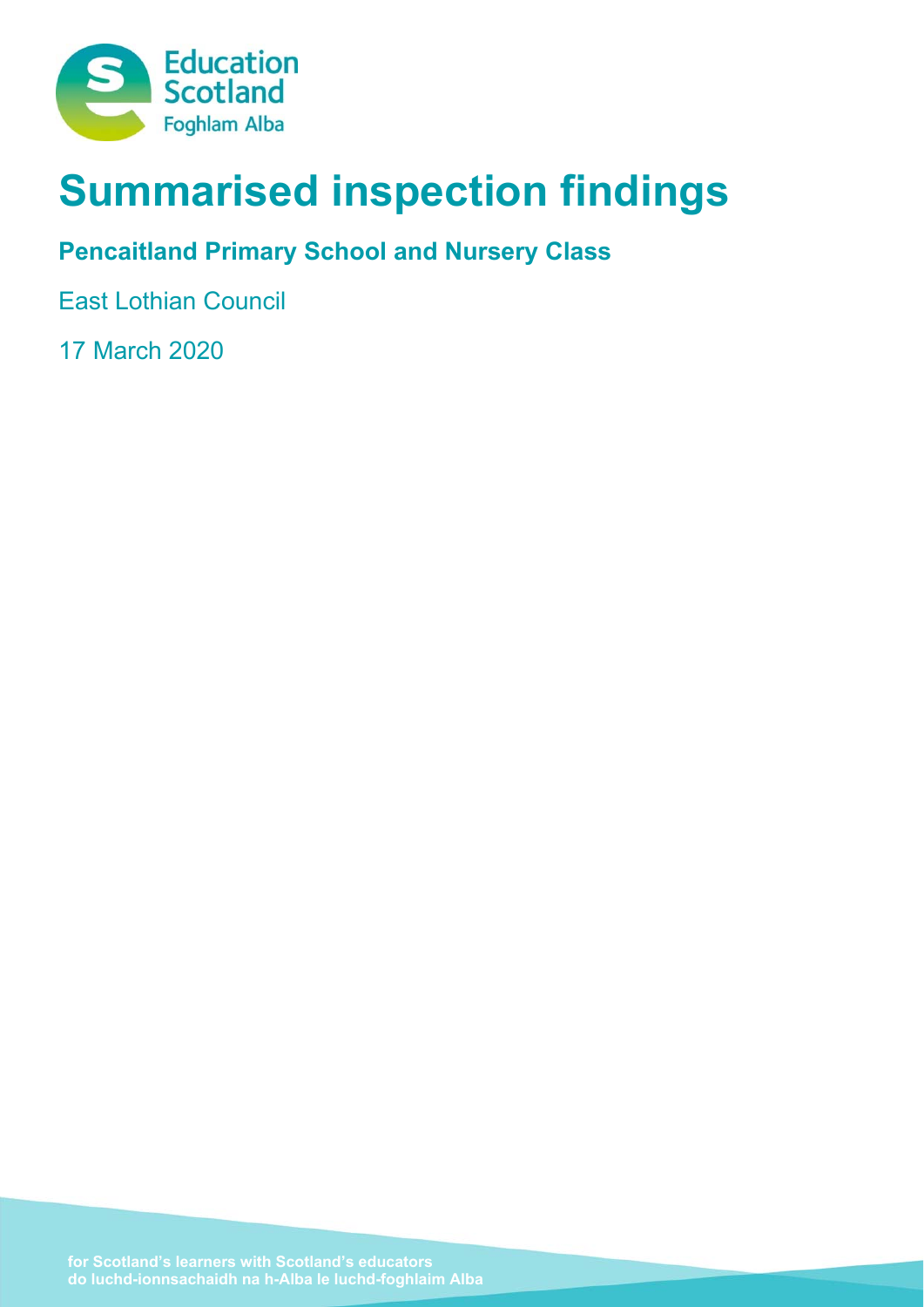## Key contextual information

Pencaitland Primary School is located in rural East Lothian. It is part of the associated schools group for Ross High School in Tranent. The school roll of 164 children, is arranged across seven classes. The school has spacious accommodation and a nursery class located in a separate building.

## **1.3 Leadership of change satisfactory**

This indicator focuses on collaborative leadership at all levels to develop a shared vision for change and improvement which is meaningful and relevant to the context of the school within its community. Planning for continuous improvement should be evidence-based and linked to effective self-evaluation. Senior leaders should ensure the need for change is well understood and that the pace of change is appropriate to ensure the desired positive impact for learners. The themes are:

- $\blacksquare$  developing a shared vision, values and aims relevant to the school and its community
- $\blacksquare$  strategic planning for continuous improvement
- $\blacksquare$  implementing improvement and change
- The experienced headteacher has been in post for eight weeks and has made a strong start to auditing the school's progress. She is clear about the improvement priorities necessary to bring about improved outcomes for children. In this short time, the headteacher has placed effective emphasis of the school's existing values. As a result, they are increasingly understood by staff and children. She is already gaining the respect and confidence of staff, parents and children through her assertive and approachable leadership style. The learning environment is welcoming and used well to provide opportunities for children to learn indoors and outdoors. The headteacher's recent appointment to her role significantly increases the school's capacity to improve further. The leadership team and staff team should now revisit and refresh the school's vision and values. There is a need to use these to inform the school's curriculum rationale more accurately and reflect its unique context.
- n Individual teachers are developing an understanding of shared leadership. They take lead roles in areas of interest and to share their expertise and value opportunities to work together on school improvement priorities. This promising start to professional learning and dialogue includes increased focus on moderation and expected standards. There is a need to improve further their skills in assessment and moderation and learn from effective practice in other schools. In recent years, the staff team has developed learning outdoors and learning through play. Almost all children enjoy their learning experiences and play imaginatively together outdoors. Teachers should develop their professional enquiry approaches further to enable them to evaluate the impact play has on the quality of learning. They should now collaborate more regularly and take increased collective responsibilities for the school's improvement priorities.
- The headteacher rightly identifies the need to develop the school's approaches to self-evaluation. The education authority review of the school's work led to staff improving their skills of self-evaluation. The education authority has undertaken a review of the school's work in recent years. There signs that the staff are becoming more reflective in evaluating their practice. They worked together to define approaches to differentiation which enabled them to plan learning more effectively. They should continue to develop collegiate working and their collective responsibility for the process of change. In doing so, ensure high quality learning and teaching and progression in children's learning across the curriculum.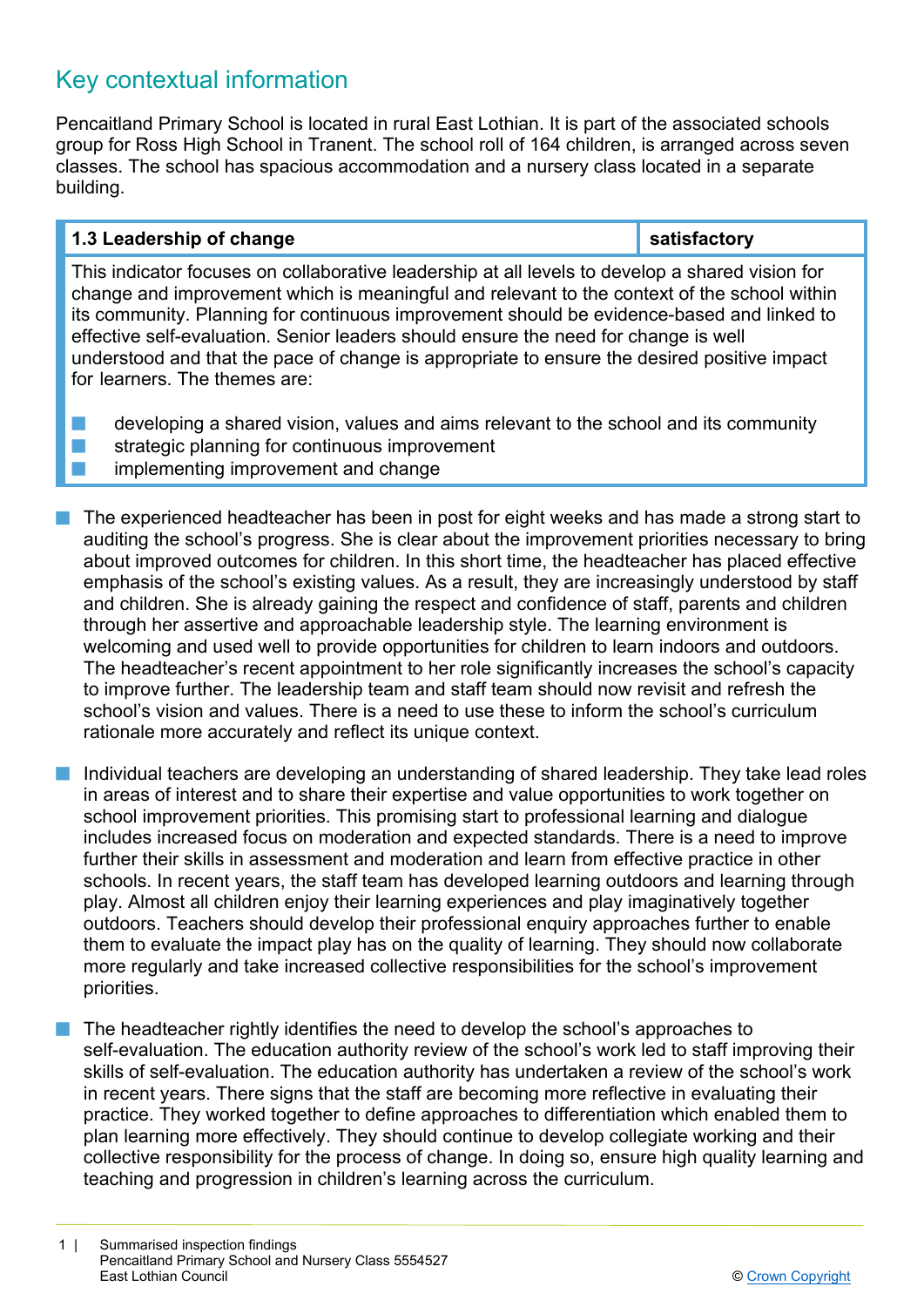- $\blacksquare$  The headteacher is developing systematic approaches to identify the learning needs of all children, provide appropriate interventions and monitor children's progress. In addition, the education authority supports the school with an enhanced staffing level for support for learning. The headteacher and staff should continue to audit the needs of children to inform and sustain the full remit of the support for learning role. There is a need to improve the school's support for learning provision to ensure the needs of all children are met well. Systematic and well-understood processes to identify, assess and support additional learning needs should be developed further and implemented across the school.
- **n** A significant number of parents are interested in becoming more involved in their children's learning and to support learning at home. The headteacher and staff should review the school's approaches to include parents and consult widely with them to establish views and opinions to inform changes to learning at home. Staff need to work more consistently as partners with parents to ensure learning opportunities are maximised across the school.
- n Children are increasingly involved in school improvements and are beginning to contribute to the school's self-evaluation through a variety of participation groups. They are motivated to take responsibilities and say they are listened to. This initiative is led well by the principal teacher who is bringing effective practices to the school from professional learning in other schools. The staff team should ensure children become increasingly reflective about learning and teaching across the school.
- n The school has an appropriate focus on raising attainment in numeracy and literacy. The school has a clear improvement plan and progress is being made towards implementing change leading to improvement in literacy and numeracy. Teamwork across the whole staff team, including the nursery should be strengthened to ensure the pace of change is increased.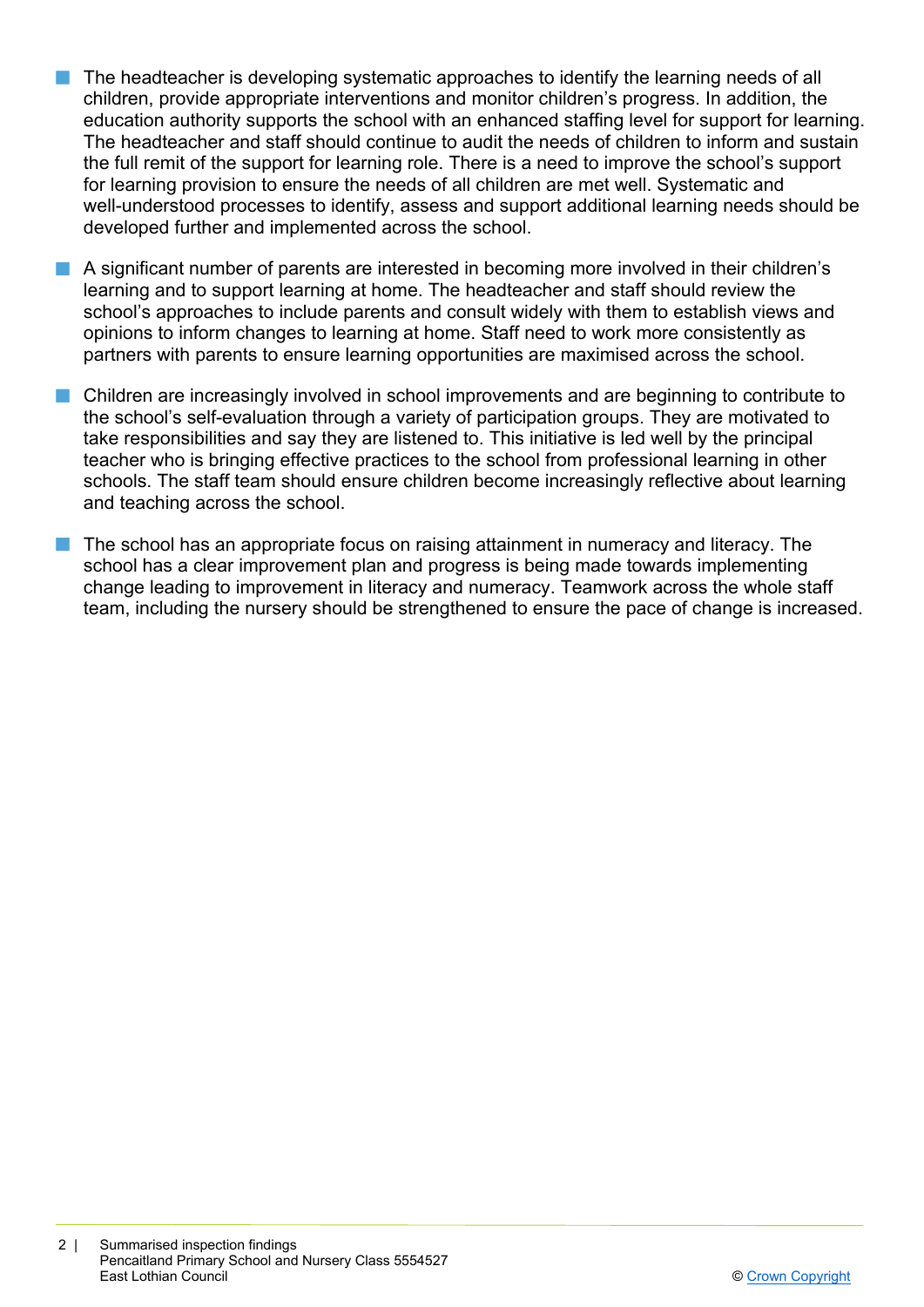| 2.3 Learning, teaching and assessment                                                                                                                                                                                                                                                                                                                                                                                    | satisfactory |  |
|--------------------------------------------------------------------------------------------------------------------------------------------------------------------------------------------------------------------------------------------------------------------------------------------------------------------------------------------------------------------------------------------------------------------------|--------------|--|
| This indicator focuses on ensuring high-quality learning experiences for all children and<br>young people. It highlights the importance of highly-skilled staff who work with children,<br>young people and others to ensure learning is motivating and meaningful. Effective use of<br>assessment by staff and learners ensures children and young people maximise their<br>successes and achievements. The themes are: |              |  |
| learning and engagement<br>quality of teaching<br>effective use of assessment<br>planning, tracking and monitoring                                                                                                                                                                                                                                                                                                       |              |  |

- **There is an inclusive ethos and supportive environment for learning across the school. Overall,** children have positive relationships with staff and their peers. Children interact well with one another when learning in class and playing together outdoors. Almost all children are very well behaved. They listen attentively and proudly demonstrate the school values of 'kindness' and 'respect'.
- n Almost all children are motivated to learn. In most lessons, staff discuss with learners what they are learning and know when they are successful. In a few lessons, teachers ensure all children fully understand the purpose of learning. They match meaningful learning intentions to the needs of groups and children talk confidently about their learning. In a few effective lessons, children enjoy high quality learning experiences and are fully engaged in learning and have their thinking challenged well. In most lessons, pace and challenge needs to be increased as children are capable of engaging in learning that is harder for them. In too many lessons, the individual needs of learners are not met sufficiently well. Teachers have made a start to defining differentiated learning and developing teaching approaches to support learning in groups. They should continue to work together to reach a shared understanding of features of highly effective practice, ensuring all children experience high quality learning and teaching consistently across the school.
- $\blacksquare$  In the majority of lessons, teachers use questioning effectively to encourage children to justify their answers so they are becoming skilled in explaining their thinking. They should share effective practices with one another and take more regular opportunities to observe the best practice. This will help improve consistency in implementing higher order thinking skills across the school. Teachers should continue to build on the contribution children make to planning learning and creating questions to which they would like to find answers.
- $\blacksquare$  Teachers engage in professional learning and are currently implementing the school's approaches to learning through play. They successfully support the 'Mission Pencaitland Play' resulting in positive playground experiences. They should continue to evaluate the effectiveness of play indoors and introduce open ended, curious play across the early level of Curriculum for Excellence. The headteacher and staff should build on the start made to children developing skills in creativity and leading learning through collaboration. They need to ensure they have a clear and shared understanding of the pedagogy of play based learning.
- n Teachers and children make regular use of digital technology to enhance teaching and support learning. Children create videos and consolidate their learning using laptop computers. Teachers should build their confidence further and widen the scope for digital technologies through ongoing professional learning.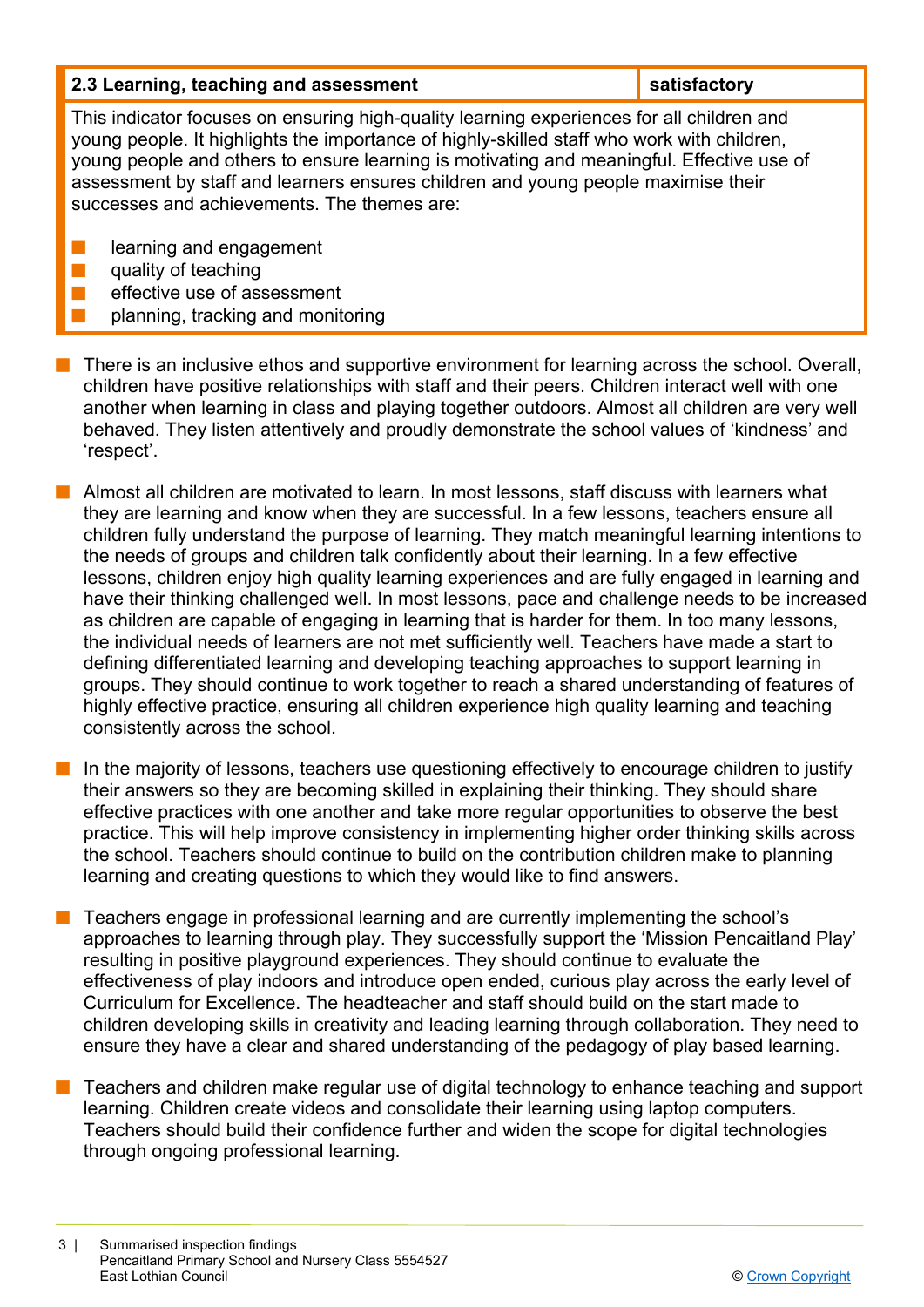- The headteacher is well focused on the improved use of assessment to build on children's prior learning. Assessment is now considered more meaningfully at the stage of planning for learning. This should be further developed to clarify the knowledge, understanding and skills children are developing and ensure progression of individuals and groups. Planning frameworks and benchmarks support curriculum pathways and teacher judgements about children' progress. A few teachers use formative assessment effectively to gauge next steps in learning. Children have personal assessment folders and include their own reflections about their learning. The school should now involve children in recording their targets and next steps in learning. They should have regular time to talk about their work and to identify and reflect on the evidence of their progress and their next steps.
- The headteacher is implementing rigorous approaches to monitoring and tracking. Analysis of the Scottish National Standardised Assessments informs teacher judgement and identification of focused support. Information on children's progress is systematically gathered and used well to audit needs. Senior leaders should now ensure effective support for children who have identified barriers to their learning leads to raised attainment and achievement for all. Moderation of standards is at an early stage of development and is currently an important focus for professional learning. Further development of moderation practices should lead to teachers having a shared understanding of standards and clear expectations about progression in learning through Curriculum for Excellence levels. Teachers are developing confidence in making increasingly robust judgements about children's progress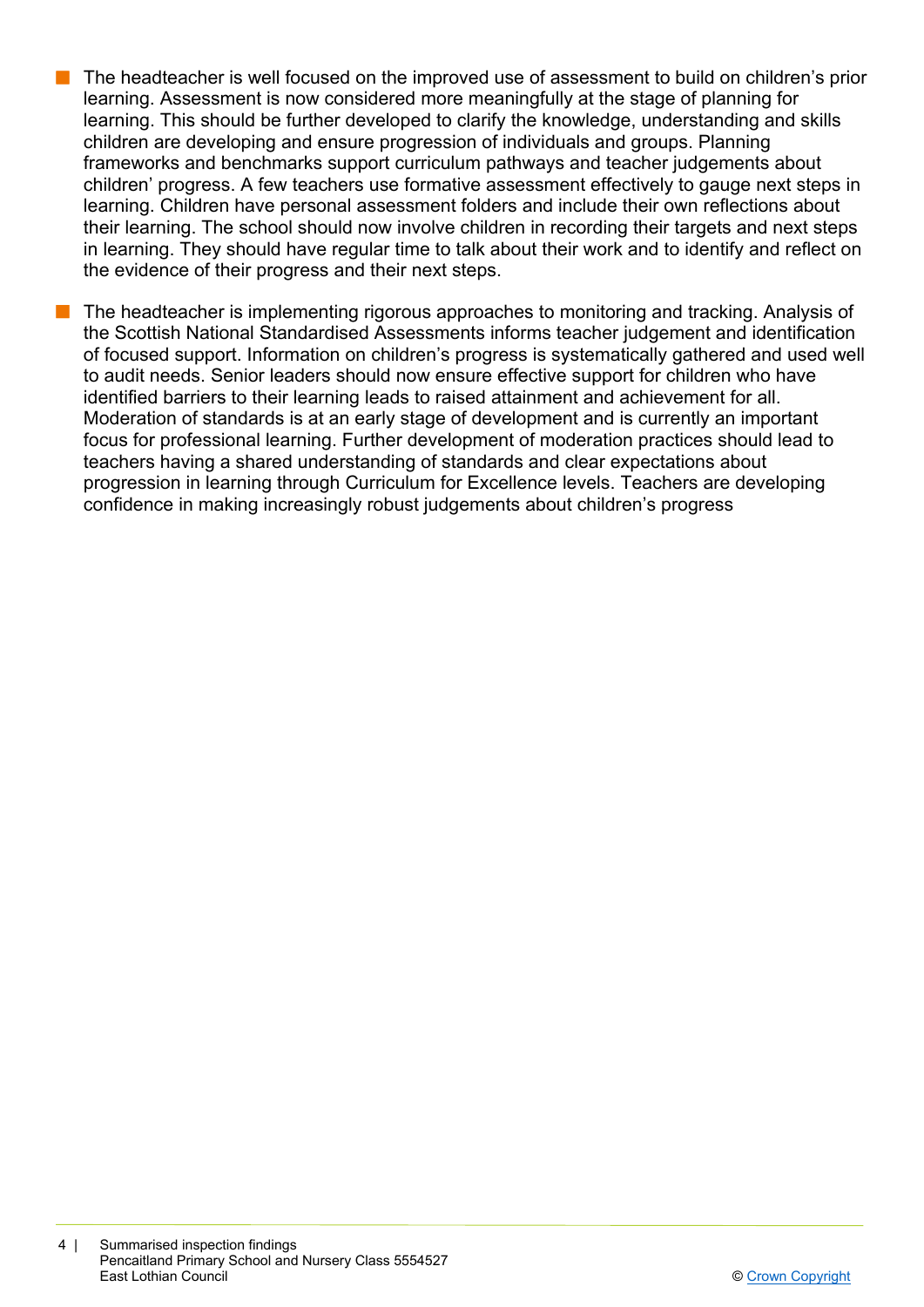#### **Curriculum: Learning pathways**

- The curriculum rationale was developed in consultation with parents and children. It is now at the point of being refreshed to ensure the school's vision is supported by a curriculum that is more accurately relevant to the context of the school.
- East Lothian Council's curriculum pathways set out a progression for skills, knowledge and understanding. The school uses these in planning for children's learning and teaching activities. The school should ensure that planning provides clarity around the expected outcomes across all curriculum areas are defined. Staff require to plan to meet the needs of all learners effectively. Current forward planning meets the needs of the most of learners. Planning of differentiated learning for groups and individual learners needs to be clearer. The headteacher and staff should review the assessment and planning procedures further to ensure a coherent curriculum for all children throughout their learning journey.
- $\blacksquare$  Outdoor learning is identified as a key pedagogical approach and an integral part of learning and teaching across the school. Staff should now consider how planning for outdoor learning reflects the experiences and outcomes across the curriculum. Developing the Young Workforce is well focused in planning for learning. Children are developing skills for future learning, life and work. This is especially successful at second level where children are encouraged to use their skills in talking, collaboration and creativity. Overall, the curriculum is supported well through a variety of visiting specialist teachers in music and PE, together with a wide range of partners.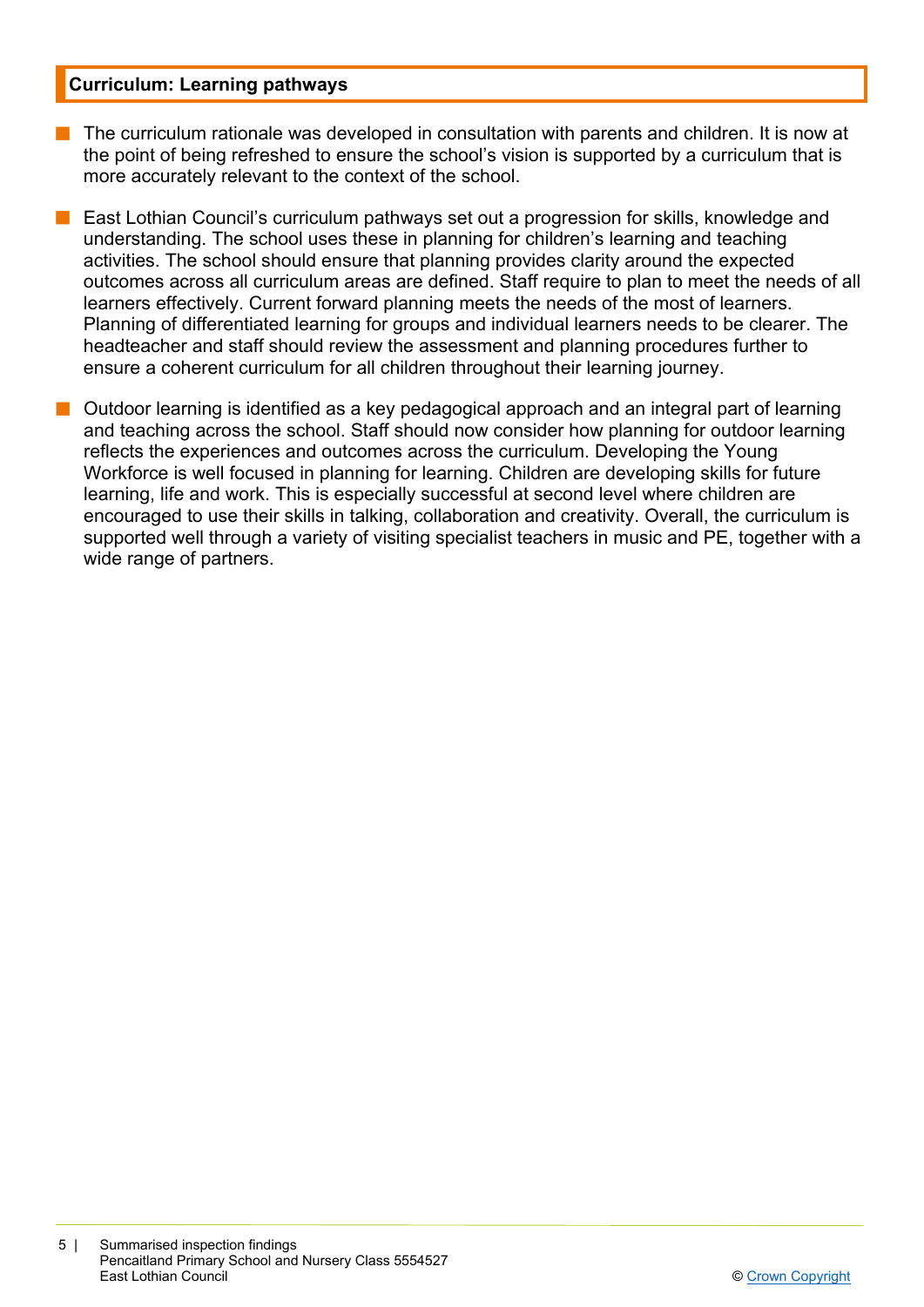#### **2.7 Partnerships: Impact on learners – parental engagement**

- $\blacksquare$  The headteacher is building positive relationships with parents who recognise that the school is open to taking on board their ideas. The headteacher recognises the need to involve them more in the life of the school and their children's learning. The school has begun to support parents with their children's learning at home by providing after school sessions on numeracy. The school should continue to capitalise on the contribution parents can make to supporting children's progress and achievement both in school and at home.
- n The school has worked closely with the Parent Council to source funding to provide a cycle track from the school to the high school to increase active travel to school in a safe manner. The parents and staff have worked effectively together to develop the school grounds and their use for learning opportunities. Children play responsibly together during break times.
- The school has built strong links with the minister of the local church, who is interested in developing all children's understanding of different faiths and build a curiosity in children.
- The school works closely with partners to increase children's knowledge and awareness of local facilities, active travel, bilingualism and inter-generational work. The school is working with Edinburgh University to evaluate the importance of understanding the impact on bilingualism, inter-generational activities, diversity, culture and social connections and language.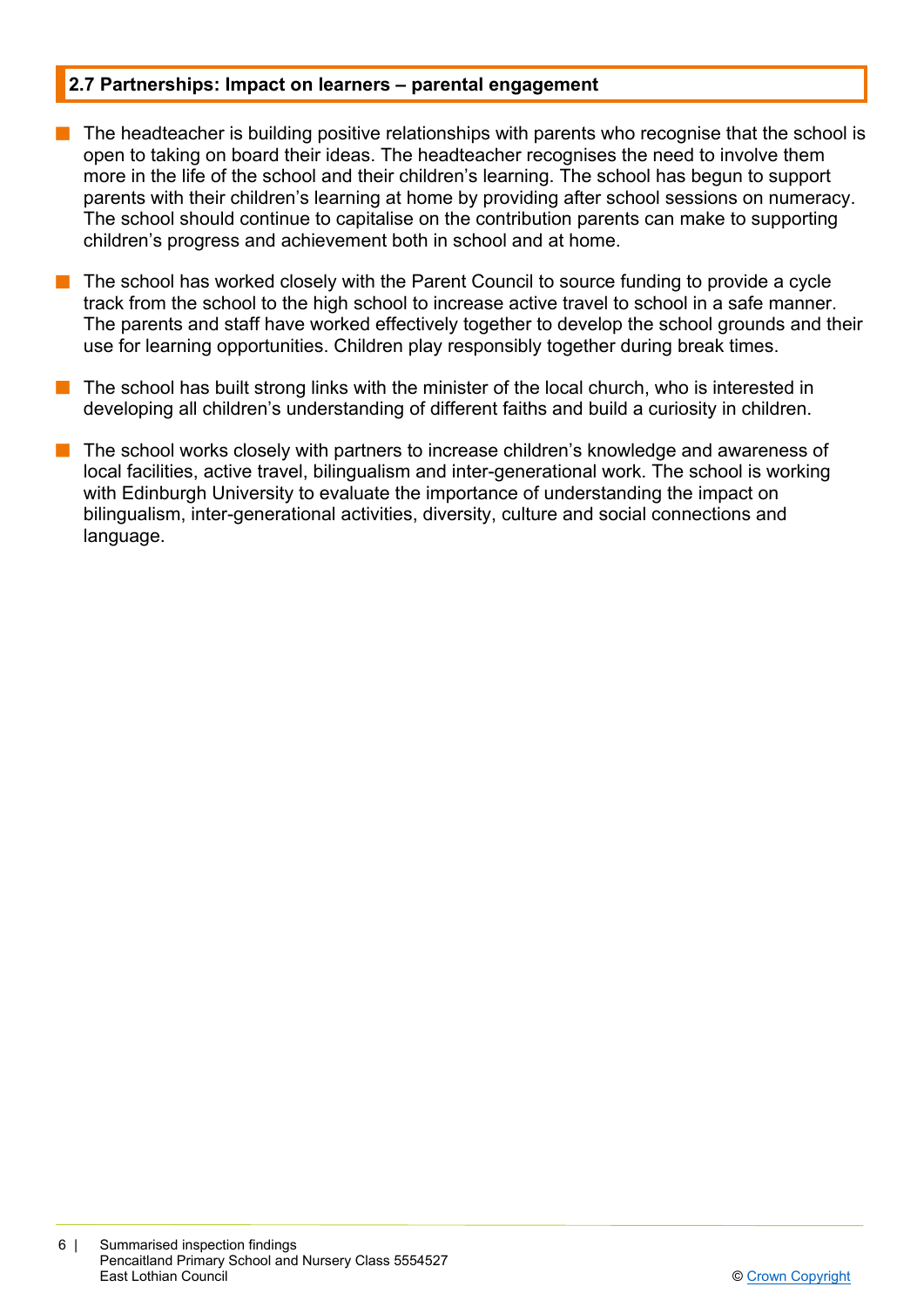### **2.1 Safeguarding**

**n** The school submitted self-evaluation information related to child protection and safeguarding. Inspectors discussed this information with relevant staff and, where appropriate, children. In addition, inspectors examined a sample of safeguarding documentation. Areas for development have been agreed with the school and the education authority.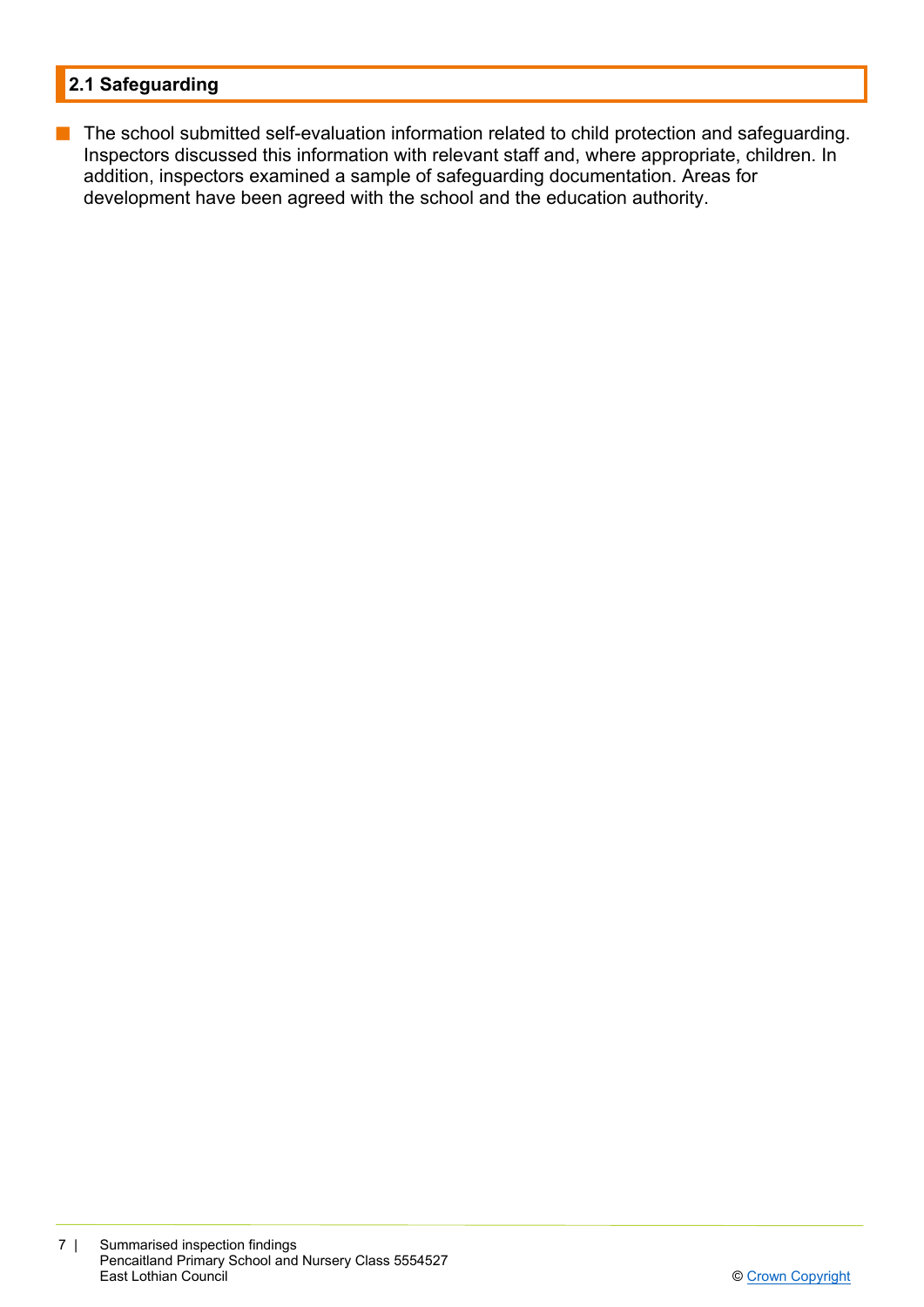#### **3.1 Ensuring wellbeing, equality and inclusion Series Association satisfactory**

This indicator focuses on the impact of the school's approach to wellbeing which underpins children and young people's ability to achieve success. It highlights the need for policies and practices to be well grounded in current legislation and a shared understanding of the value of every individual. A clear focus on ensuring wellbeing entitlements and protected characteristics supports all learners to maximise their successes and achievements. The themes are:

- $\blacksquare$  wellbeing
- $\blacksquare$  fulfilment of statutory duties
- $\blacksquare$  inclusion and equality

n The school has an inclusive ethos. Most children are happy at school and enjoy their learning experiences outdoors. They value their teachers and know how to get help when they need to. The school's value of respect is evidenced through positive relationships between teachers and children. A majority of children believe they treat others fairly and respectfully. The school should continue to develop its emphasis on values and build on its success in developing children's understanding of their rights consistently across all stages. Overall, relationships across the school are positive. The headteacher should engage all staff with partners to increase their knowledge of nurturing principles. Collectively they should build on the positive school ethos and take forward the development of a whole-school nurturing approach. The school is highly regarded in its community and learning outdoors is increasing the school's profile. Partners are positive about their involvement with the school and enhance children's learning. These partnerships and links are successfully developing children's understanding of the needs of others and skills for work.

 $\blacksquare$  Children are becoming increasingly involved in the work of the school and value having their views listened to and acted upon. Outdoor play activities are interesting and the school grounds used well to encourage responsibility and imaginative play. Children know the importance of including others in things they do, such as playing games in the playgroup. Overall, children are very well behaved and keen to learn. A few children are provided with targetted additional support through individualised programmes. The headteacher should ensure children are sufficiently involved in discussions and decisions that affect their learning.

n Most children are developing a very good understanding of healthy lifestyles. They are enthusiastic about keeping healthy and have a good knowledge and understanding of the 'Eatwell Guide', food groups and the importance of being physically active. Almost all children participate daily in physical activities with their teachers. They are developing a growing understanding of mental, emotional and social wellbeing and articulate their feelings if they or their friends need help. The headteacher makes effective use of ongoing monitoring records. Almost all children say they feel safe and that the school is helping them to keep safe. The school should continue to implement clear progression pathways for skills in health and wellbeing. Ensure all children evaluate their progress through a deep understanding of wellbeing indicators. Most children have a clear understanding of healthy lifestyles and the importance of being active, by the end of primary school. The oldest children talk articulately about their learning and understand what the wellbeing indicators mean to them. The Community Police Officer works with them to build effective relationships and continuity into secondary school. Learning about internet safety and substance misuse is supported well.

n The headteacher and staff are aware of their responsibilities in fulfilling the school's statutory duties. Staff work with a range of partners to help coordinate support as appropriate. They know which children face barriers to learning and monitor their progress. Attendance levels are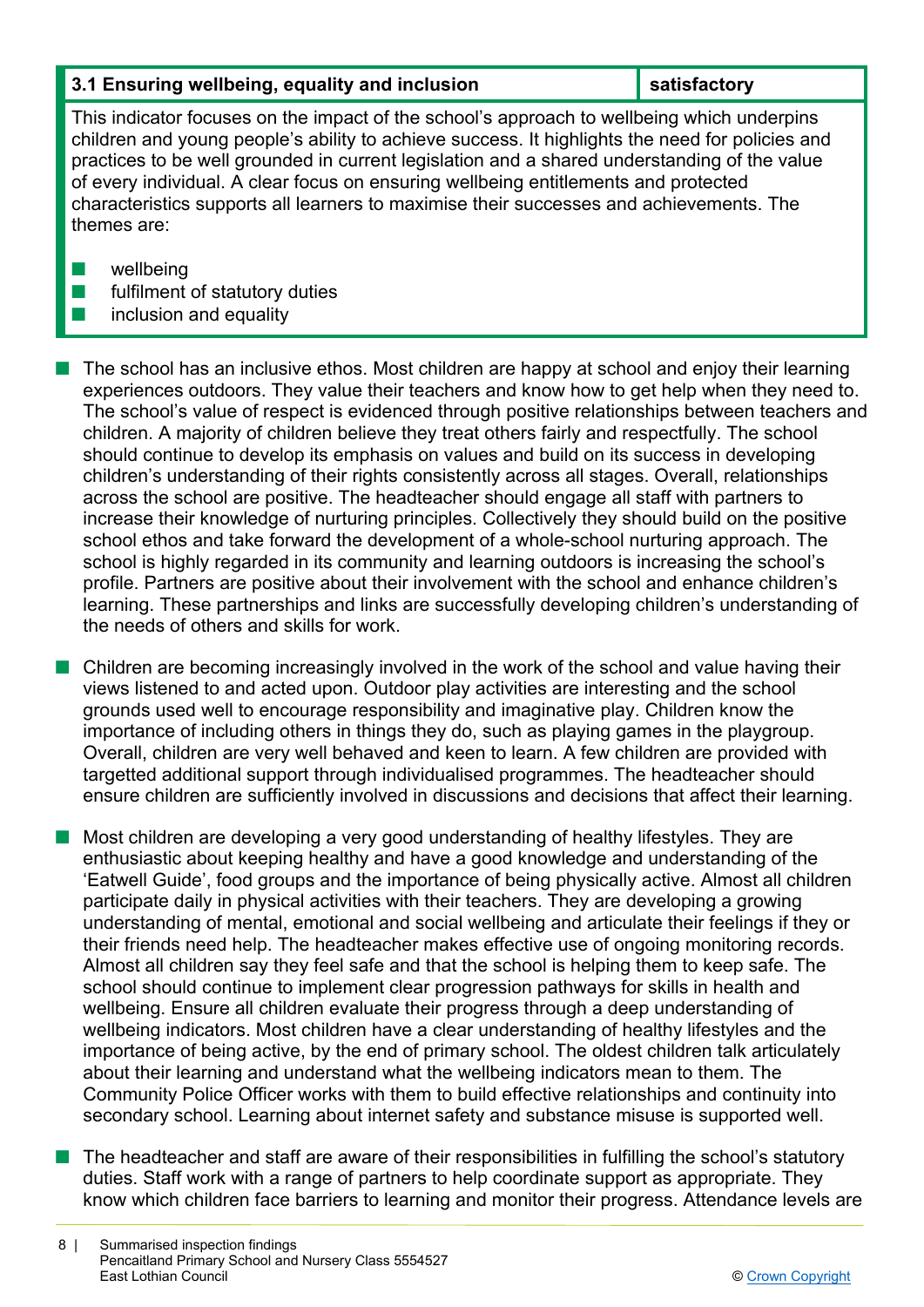high and there are no exclusions. All children are included well to access learning opportunities. The school should develop an equalities policy to build on children's understanding of discrimination and diversity and promote equalities across the school.

- The school is meeting the main duties under the Schools (Health Promotion and Nutrition) (Scotland) Act to promote school meals, protect the identity of those entitled to a free school meal and ensure access to free drinking water throughout the day.
- The nutritional analysis of the menu shows that planned provision meets all relevant standards. Further nutritional analysis of information based on actual selections made by children also shows that relevant standards are met.
- $\blacksquare$  The headteacher has rightly prioritised compiling helpful information about each class and the needs of all children. She has already made a positive impact on improving systems to monitor and track children's progress and should continue to develop approaches to early intervention and the role of support for learning. In further developing a whole-school overview of children's needs, the headteacher and staff need to have clear systems for identifying and assessing needs. Teachers should have more regular dialogue with support staff about learning targets for the children they are supporting. This will help develop effective teamwork and collective responsibilities for ensuring all children are supported as effectively as possible.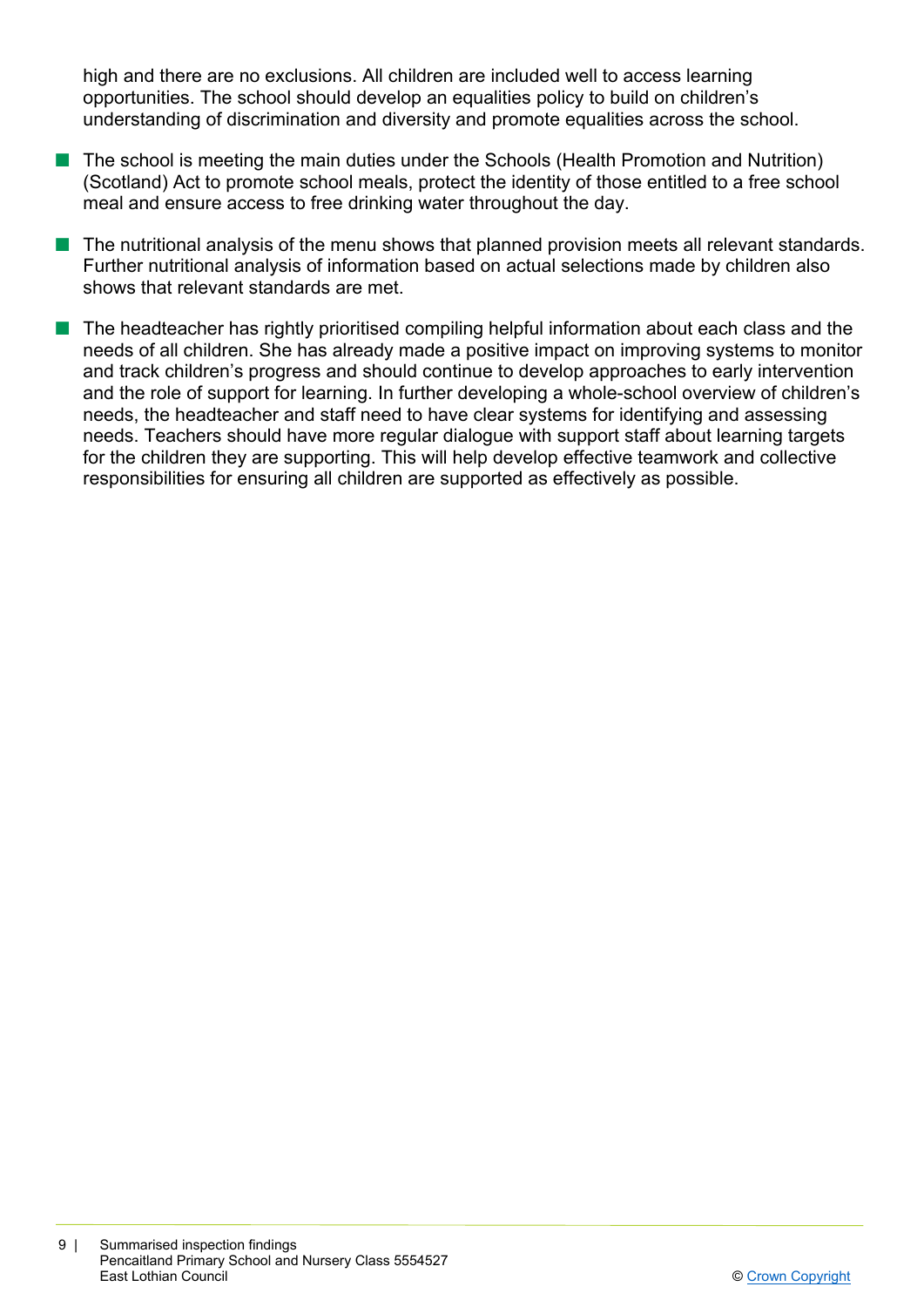| 3.2 Raising attainment and achievement | $\vert$ good |
|----------------------------------------|--------------|
|----------------------------------------|--------------|

This indicator focuses on the school's success in achieving the best possible outcomes for all learners. Success is measured in attainment across all areas of the curriculum and through the school's ability to demonstrate learners' achievements in relation to skills and attributes. Continuous improvement or sustained high standards over time is a key feature of this indicator. The themes are:

- $\blacksquare$  attainment in literacy and numeracy
- $\blacksquare$  attainment over time
- $\blacksquare$  overall quality of learners' achievement
- $\blacksquare$  equity for all learners

**Deall** attainment in literacy and English and numeracy and mathematics is good. The school administers standardised assessments to help inform the progress children are making. School information about Curriculum for Excellence levels indicates gradually increasing levels of attainment over recent years. Overall, most children are achieving expected levels. Senior leaders and staff now need to analyse data systematically and develop rigorous approaches to monitoring children's progress. They should use data analysis to focus professional dialogue with staff more effectively and develop a clear understanding of standards.

#### **Attainment in literacy and English**

n Overall, the standard of literacy and English attainment across the school is good. Most children are making expected progress. Children who require additional support are making appropriate progress. However, their learning targets should be more clearly defined and shared with staff as appropriate.

#### **Listening and talking**

■ Overall, most children are making good progress in talking and a few are exceeding expected levels. Across the school, almost all children listen well to instructions from their teachers and most are confident and articulate. Most share their views confidently when working in small groups and pairs. At the early level, most children talk and play together and share activities responsibly. They listen carefully to teacher directions and are gaining confidence in class routines. At first level, most children communicate clearly with one another when working independently in small groups. They contribute their thoughts and ideas appropriately and are confident in making contributions to teacher led lessons. By second level, almost all children are articulate in sharing their opinions and build effectively on one another's ideas. They are confident in taking lead roles in small groups and responding to questions from teachers. They are becoming skilled in using persuasive language to influence one another in decision making. A few children are making very good progress in talking towards the end of second level.

#### **Reading**

■ Overall, most children are making good progress in reading. At the early level, most children recognise initial sounds and simple common words. They are confident in using clues when following written instructions for learning activities. Children working at first level are enthusiastic about reading independently and develop their skills progressively using digital technologies. They read regularly for pleasure and select appropriate texts of interest to them on weekly visits to the library. They are becoming skilled in applying reading skills to research texts linked to topics of interest. By second level, almost all children read independently and from a variety of genre. They use their skills in clarification to ensure understanding of texts they have read. They select from a variety of fiction books to encourage personal reading and shared reading activities.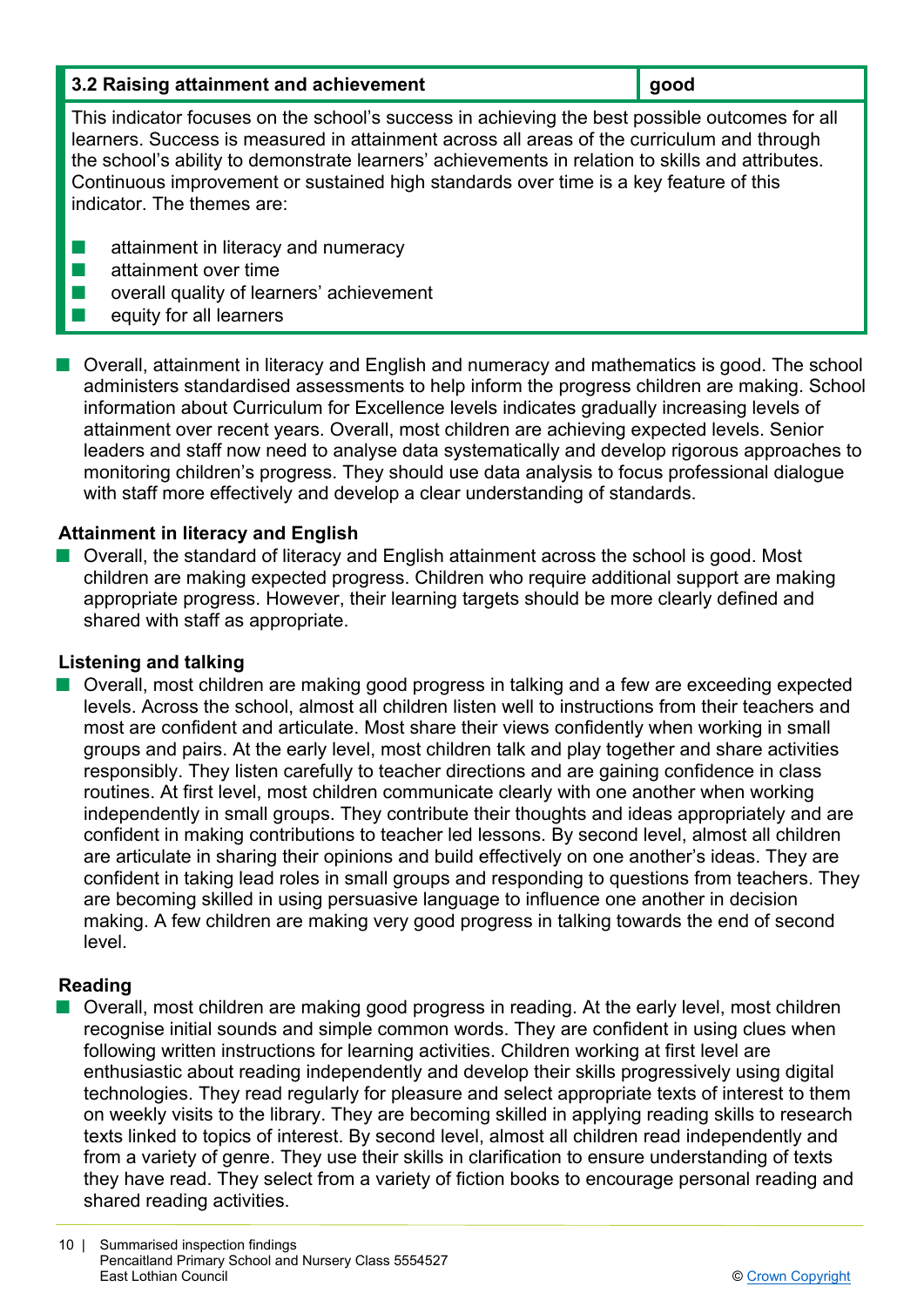#### **Writing**

 $\blacksquare$  Overall, most children are making satisfactory progress in writing. At the early level, the majority of children are developing the confidence to write common words independently. They are developing good oral vocabulary as they progress towards writing independent stories. The pace in learning to write should be increased to ensure all children make the best possible progress. At first level, most children organise their writing appropriately when reflecting on their reading. Overall, children are not yet applying spelling to their continuous writing accurately enough. They are developing skills in using connectives and now need to use punctuation more consistently. At second level, most children are making good progress. They are becoming skilled in writing for a wide range of purposes and applying their skills across the curriculum. Overall, the standard of children's writing across the school should be of a higher quality. Too few children by the end of first level and start of second level write well-crafted pieces across a variety of genre and do not apply their skills in other curricular contexts regularly enough.

#### **Attainment in numeracy and maths**

Across the school most children are making good progress in their learning in numeracy and mathematics. Across the school most children are achieving appropriate levels of attainment.

#### **Number, money and measure**

At early level, children name and arrange coins in order of value to £2. They talk about daily routines in class and sequence events that happen during their day. At first level, children round numbers to the nearest 10 and 100 confidently. They use addition and subtraction, making best use of mental strategies and written skills. They are less confident in using multiplication and division facts. Most children explain what a simple fraction is using a pictorial representation. They use the 12 hour analogue clock to tell the time past and to the hour. At second level, almost all children round to the nearest 100,000 including using decimals to 2 decimal places. They multiply and divide numbers to two decimals places by 10, 100 and 1000. They make effective use of strategies and show agility in mental maths problems. Their recall of multiplication tables is sound. They read and record time in both 12 hour and 24 hour notation and convert between the two confidently. They have a good understanding of the common units of measure and can calculate the perimeter of two-dimensional shapes and the area of two-dimensional irregular shapes. The standard of presentation in children's jotters is not of high enough quality across the school.

#### **Shape, position and movement**

■ Children at early level are developing the language of shape, position and movement and recognise common two-dimensional shapes. At first level, most children have an understanding of more complex two-dimensional shapes and the properties of three-dimensional objects. At second level, most children have knowledge of the eight compass points and use these confidently to identify a range of angles.

#### **Information handling**

■ Across the school, children require more opportunities to develop skills in information handling. At early level, children work with the teacher to organise findings about favourite colours by counting. At second level, children organise information in tables and use it to complete numeracy tasks. They need to develop skills to carry out investigations and surveys, devising and using a variety of methods to gather information and work with others to collate, organise and communicate the results in an appropriate way. Teachers need to ensure children regularly apply their skills to real contexts and continually build on prior learning across all aspects of numeracy and mathematics.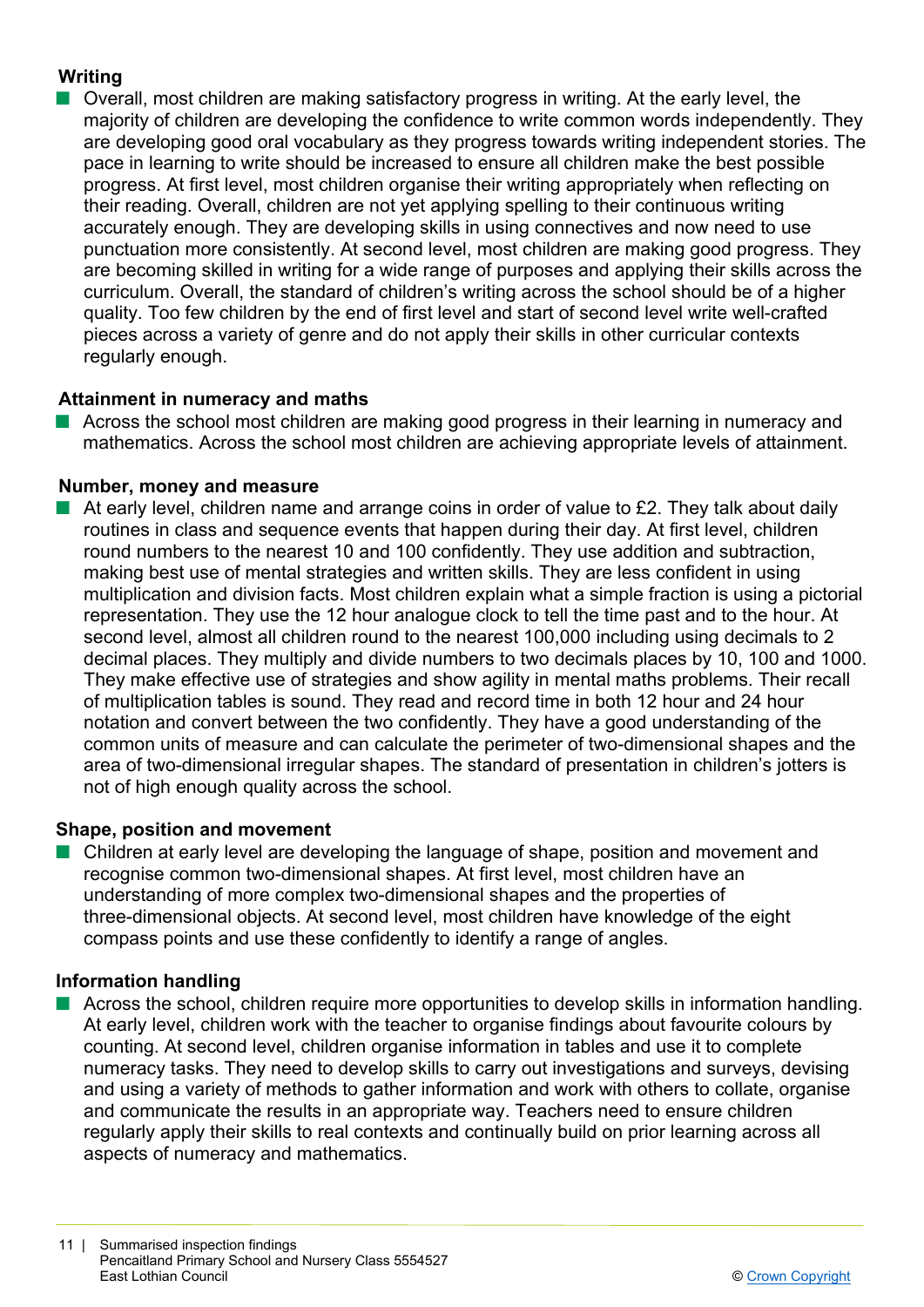#### **Overall quality of learners' achievements**

Children are developing skills in the four capacities from working together in whole school committees. Their involvement in school groups supports them to become confident and take responsibilities. The Rights Respecting Schools group is making an impact on the school community's understanding of rights and ensures collaborative working across stages in the school. An increasing number of leadership opportunities are provided for children. The recently formed 'Tweet Tribe' is learning about safety issues using Twitter and the ways to share school work. The school should continue to develop systematic and effective approaches for engaging with, and involving children in improving the school. Children's achievements are valued and celebrated in classes and at regular school assemblies. Children and staff record achievements in personal assessment folders. These are helping children and parents to share in children's successes and identify progress. The school recognises the need to develop a more systematic approach to gathering and evidencing individual achievements over time. There is headroom to track participation in clubs and wider achievements more rigorously. Children have achieved success in athletics, swimming galas, 'Mock Court' activities and participation in film awards.

#### **Attainment over time**

 $\blacksquare$  The school has raised attainment in most aspects of literacy and numeracy over the past three years. Teachers use a range of assessments to inform judgements about what children have achieved. This information helps identify those who require additional support. Senior leaders should continue to focus on working collegiately with staff to further strengthen a common understanding of standards. They should continue to support staff to raise expectations for all children. Teachers are at an early stage of moderating children's work and are developing confidence in their professional judgements and use of assessment. The school has helpful data to make comparisons with other schools and cohorts within the school. The headteacher and staff should ensure assessment and moderation continues to be a focus for improvement to raise standards.

#### **Equity for all learners**

- $\blacksquare$  The school has a wide range of data that defines a range of characteristics about the school and helpful comparisons with others in East Lothian. The school identifies children who are not on track and provides additional support. Pupil Equity Funding is used successfully to target support in maths recovery. The school should continue to monitor the progress of children who face additional challenges in their learning and ensure teaching approaches and resources are matched well to meet the needs of all children.
- The school continues to work closely with the active schools coordinator to increase participation in clubs across the school. Transport to clubs is an obstacle for many children and their families and is preventing some from attending. The school should pursue its plans to secure funding to minimise costs and boost participation numbers.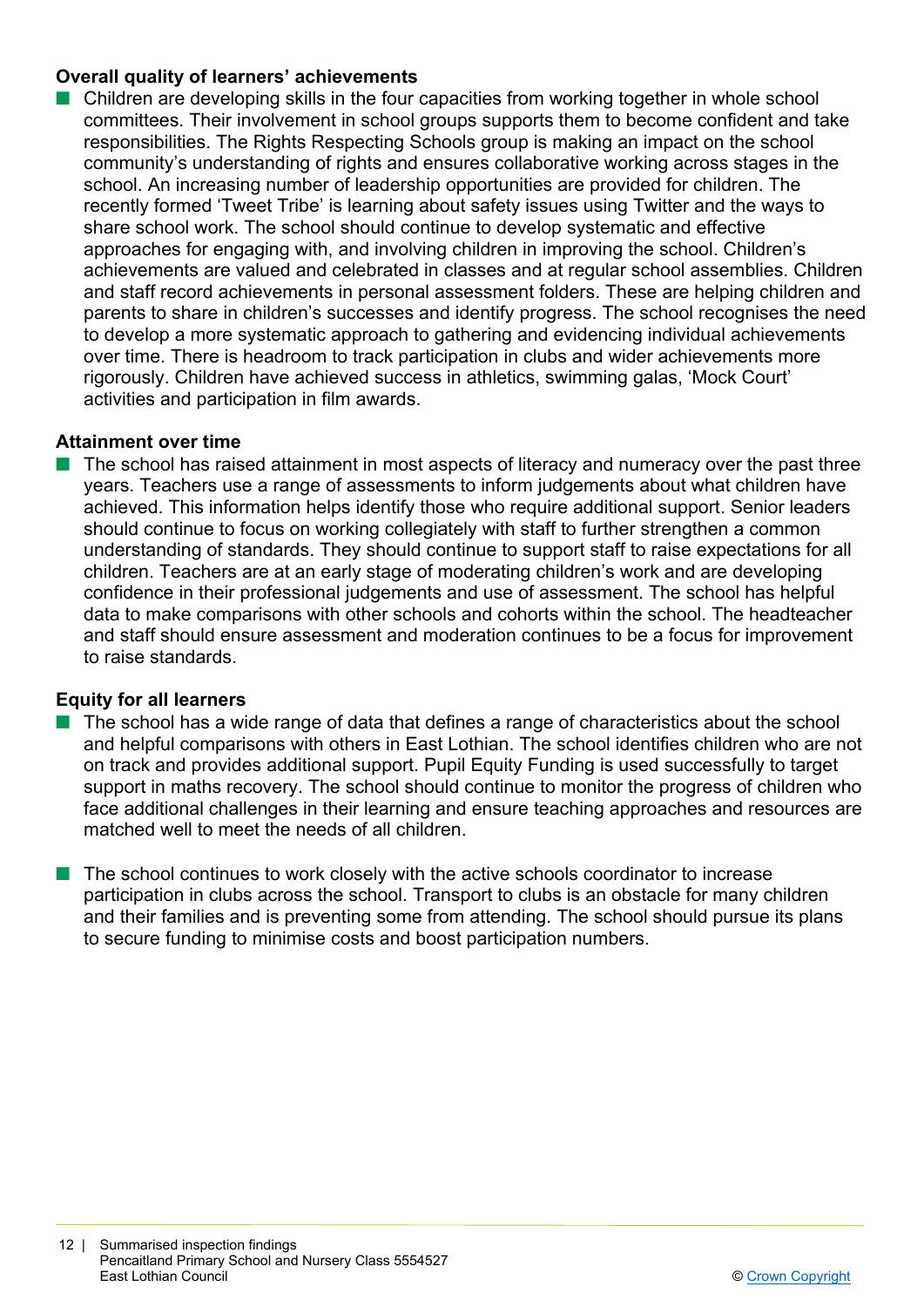#### **School Empowerment**

- Pupil voice
- The school has a new leadership team. An enhanced staffing level this session is enabling promoted staff to lead self-evaluation processes and increase opportunities to involve children widely in the work of the school. The aim of the leadership team is to empower children through participation in several newly formed groups led by children and facilitated by staff.
- n The staff, parents and children have established the school's values and founded groups to enhance the values in the day-to-day life of the school. Children say they are listened to, their views are valued and that respectful behaviour is demonstrated through positive relationships.
- The recently established Tweet Tribe, House Captains and Learning Council are involving an increasing number of children in the life of the school. Children who expressed an interest in the various roles learned skills of presentation and are selected by peers and staff. The group discussions are showing promising progress in identifying next steps for each of their roles and responsibilities. Children are sharing their learning on how to compose a tweet and comply with protocols. House Captains are increasingly involved in school improvements and seek the views of others about learning activities. They raise the awareness of the importance of mental health across the school. Children show an increasing interest in leading environmental issues in the community and beyond.
- $\blacksquare$  Senior staff are outward looking in their vision for continuous improvement. They bring new ideas and effective practice from a variety of schools and use their experience and professional learning to inform school improvement priorities. They take an appropriate focus on the four learning arenas and identify the school is well established within its community. The appropriate next steps for school improvement is to involve children in leading evaluative approaches to the quality of learning and teaching. This will provide staff with insight to ways in which teaching and learning can respond effectively to the needs of children.